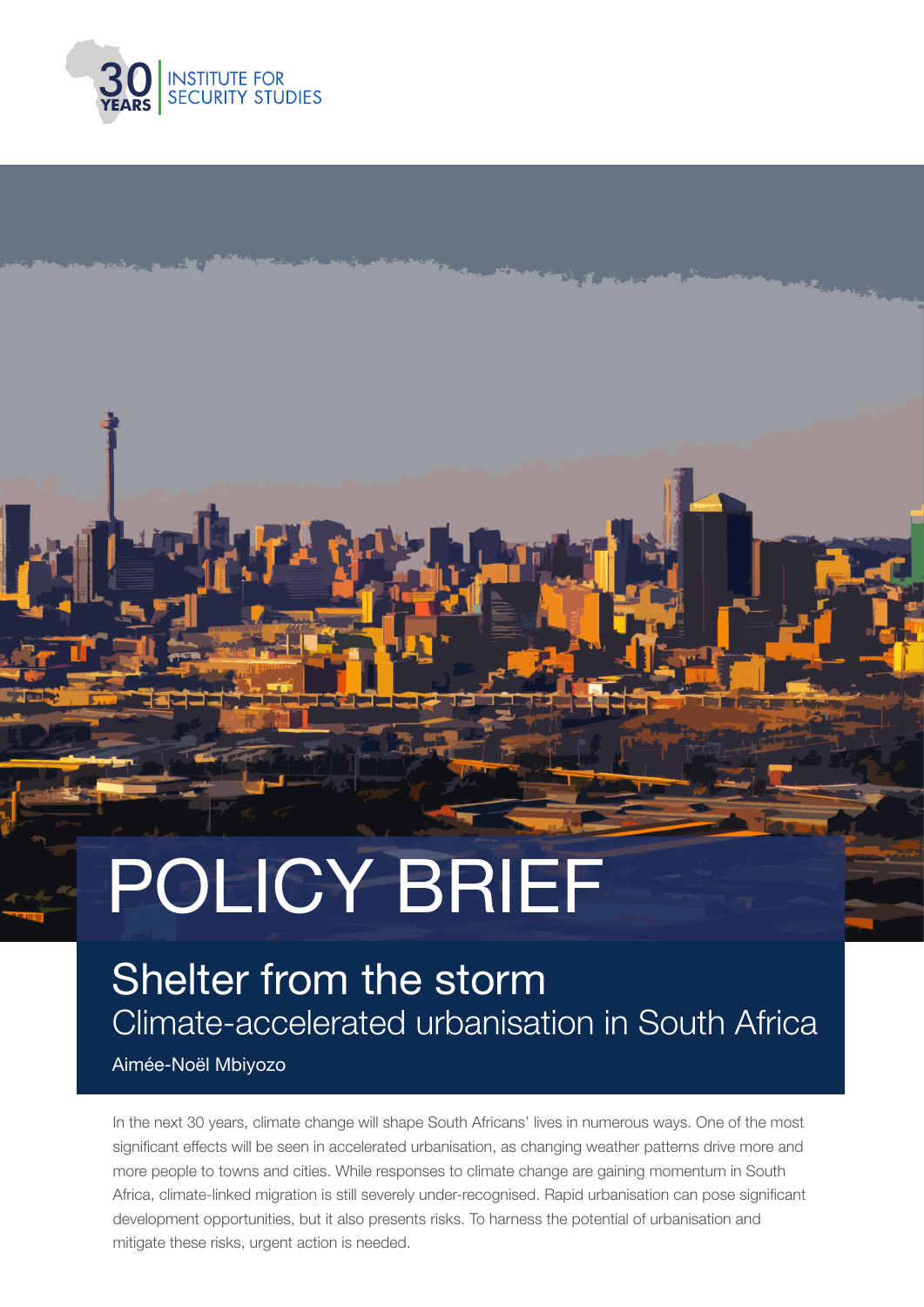#### Key findings

- Currently, only 43% of Africans live in cities, but this is fast changing. By 2050, Africa's overall population is projected to double, with twothirds of the growth expected to occur in cities, amounting to an additional 950 million people.
- Climate change affects rural production, which in turn accelerates urbanisation.
- Africa has the lowest carbon emissions in the world, yet it is severely affected by climate change. The continent bears a disproportionate share of the adaptation burden, despite contributing the least to the problem.
- On the continent, South Africa is the most equipped to address climate change mitigation and adaptation, and has an elaborate climate governance system.

#### Recommendations

#### At the continental and regional level:

- Countries must urgently advance mitigation efforts to prevent worst-case climate change scenarios, including unprecedented migration.
- The African Union, regional mechanisms and states, must prioritise adaptation and develop context specific measures. These strategies must be generated locally and not rely on international interventions.
- African civil society and experts should identify and advocate for political champions to raise awareness and generate support.

#### In South Africa:

- As the largest carbon emitter in Africa, South Africa needs to adopt policies to mitigate risks associated with carbon emissions.
- Parliament should push to rapidly enact the 2018 Climate Change Bill now that cabinet has passed it.
- Adaptation lags behind mitigation in South Africa and is worryingly under-implemented. Existing frameworks do not account for the impact of climate change on migration, both within South Africa and from other countries.
- There are recent promising developments for climate adaptation in South Africa. However, even these strategies do not address climate-linked migration.
- South Africa needs legislation to drive the change required. The 2018 Climate Change Bill was approved by cabinet in September 2021.
- The newly formed Presidential Coordinating Commission on Climate should address the incoherence of existing climate change policies across government.
- Urban planners at local, provincial, academic and civil society levels should mainstream climate-linked migration into their adaptation and sustainability work.
- Secondary (smaller) cities should be factored into adaptation planning. They have an important role to play in climate adaptation, which is often overlooked.
- South Africa should review its National Climate Change Adaptation strategy to include migration-related factors.
- The short-term economic costs of climate action will be higher than the short-term benefits. Environmental sustainability plans must address fears about related job losses and economic costs.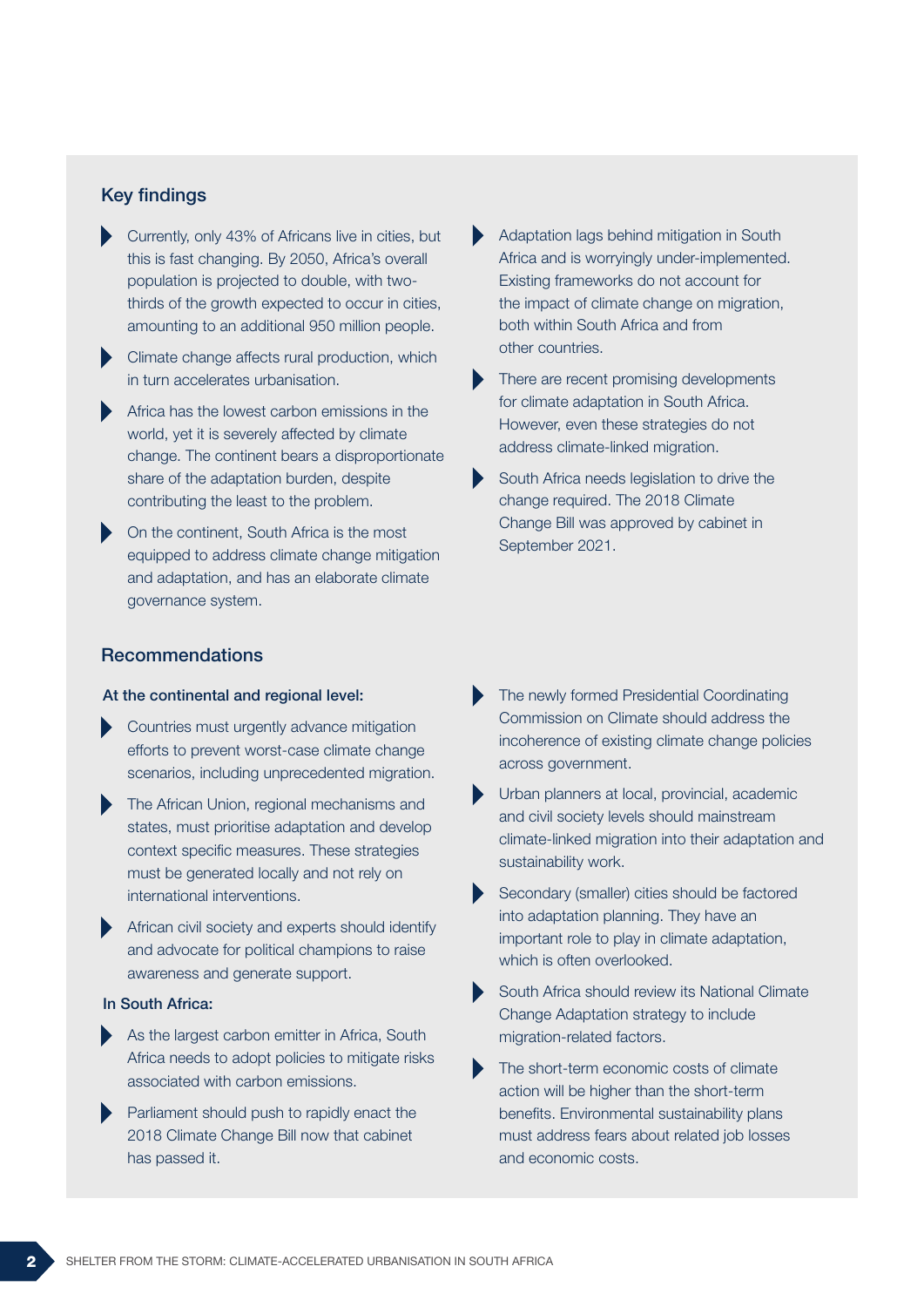#### Introduction

Climate change and urbanisation are two of the most significant global phenomena to affect Africa in the 21<sup>st</sup> century. These twin challenges overlap, both driving and – in turn – being driven by one another. Yet, responders have been slow to recognise these links and factor them into adaptation planning.

Climate-linked migration tends to be dominated by narratives that focus on mass migration from the global south to the global north. Yet, the majority of climatelinked migrants have been found to move within their own countries and regions, particularly to urban centres.1 Changing weather patterns and environmental shocks deeply affect rural production, further driving people to relocate to cities. A 2018 World Bank Report predicts that by 2050, there will be 86 million internal climate migrants in sub-Saharan Africa, and that two-thirds of the world's population will live in cities. This number is expected to accelerate unless significant climate mitigation and adaptation measures are taken.<sup>2</sup>

With 43% of its population living in cities, Africa currently has the world's lowest urban population proportion. However, it is the fastest urbanising continent.<sup>3</sup> In 1960, only 20% of Africans lived in cities. By 2050, it is estimated that this will have risen to 60%.<sup>4</sup> Africa's overall population is projected to double by 2050. Some two-thirds of this growth is expected to occur in cities, amounting to an additional 950 million people.5

Urbanisation has significant potential for development, but only if managed well. Evidence from international research shows that doubling a city's population increases per capita gross domestic product (GDP) between 3% and 8%.<sup>6</sup> In the United States, 80% of the population is urban, while in the European Union 75% of people live in cities.<sup>7</sup> Urbanisation has the potential to increase structural transformation, generate economies of scale, reduce logistics costs and increase labour markets. It can improve access to education, drive up incomes, boost health and social services, and enable new skills.<sup>8</sup>

Historically, however, urbanisation has not reduced poverty in Africa. Instead, urban poverty has increased.9 Up to 70% of Africa's urban population is living in 'slum' conditions.10 This is due, in part, to relative wealth levels. At 40% urban, sub-Saharan Africa had

a per capita GDP of US\$1 018 – compared to US\$1 806 in the Middle East and North Africa; \$US1 860 in Latin America and the Caribbean; and US\$3 500 in Asia.<sup>11</sup> This relative poverty, along with a rapid increase in pressure on bulk infrastructure, has meant that most cities are unable to keep pace with transport, housing, health, water, sanitation, education and other needs. The majority of urban dwellers are exposed to overcrowded housing; inadequate electricity, water and sanitation; and insecure living.

According to University of Oxford's Global Change Data Lab, Africa has the lowest carbon emissions in the world at  $3.7\%$ .<sup>12</sup> Yet it is – and will continue to be – one of the hardest hit continents by climate change impacts.<sup>13</sup> Many parts of Africa are warming faster than the global average. The continent is also particularly reliant on rain-fed agriculture, and has less of the infrastructure needed to moderate climate change impacts. Further, many governments are also facing urgent pressures and resource requirements, such that medium- and long-term adaptation is harder to prioritise. Wealthier countries have fewer socio-economic vulnerabilities and are generally in a better position to adapt.

Climate change measures are divided into two broad categories. The first is mitigation, which refers to reducing carbon emissions to slow or stop climate change; and the second category is adaptation, which refers to adjusting ecological, social and economic systems to reduce vulnerabilities and enhance resilience.

Countries must urgently advance mitigation efforts to prevent worst-case climate change scenarios, including unprecedented migration.

Africa must equally prioritise adaptation measures and ensure that they catch up with mitigation. Despite contributing the least emissions, Africa bears a disproportionate share of the adaptation burden. Adaptation measures are highly place-specific, and their costs increase substantially over time. Strategies must be generated and prioritised locally.

This policy brief examines the existing outlook for climate change and urbanisation in South Africa, and does so from a migration perspective. Climate change mitigation is an emergency, and mitigating worst-case scenarios – including mass displacement – is urgent for all countries.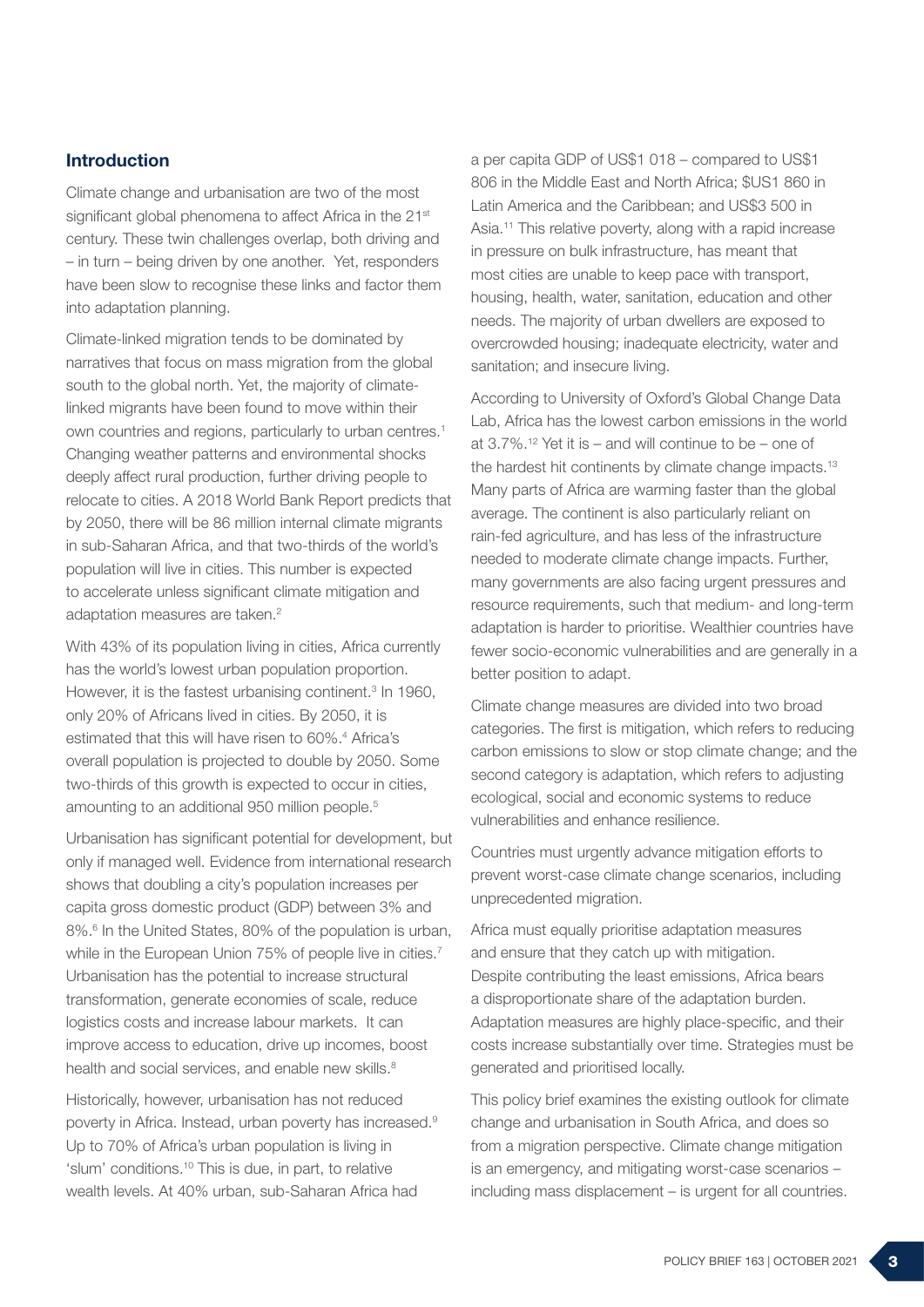However, this brief focuses on adaptation measures, as this is a policy area where migration should be considered a key factor.

South Africa should be regarded as pivotal in any discussion on climate change in Africa. It is the largest carbon emitter on the continent, and the 12<sup>th</sup> largest in the world.<sup>14</sup> South Africa's economy is highly dependent on coal, and has a significant degree of carbon-intensive infrastructure.15 Still, it is better equipped than most of its neighbouring countries to address mitigation and adaptation. South Africa has more access to innovation and technology, and the example it sets is likely to be emulated by other countries.16 It also has one of the most elaborate climate governance systems of all 'developing and emerging' economies, and responses are gaining momentum as the impacts increase.<sup>17</sup>

However, adaptation measures are worryingly under-implemented. Furthermore, existing adaptation frameworks do not account for the effects of climate change on migration, both within South Africa and from other countries. South Africa has a high flow of rural to urban migration, and is also a regional hub for migrants from elsewhere on the continent. Climate change will significantly shape how, where and when people move around the region, yet existing urbanisation models do not account for climate-linked migration.18

South Africa's role in any discussion on climate change is pivotal as it is the largest carbon emitter in Africa and 12<sup>th</sup> largest in the world

#### Urbanisation in South Africa

The current level of urbanisation in South Africa is 67%; up from 54% in 1994.19 By 2050, the South African population is projected to have increased by 23.6 million people, with 62% of that growth expected to in cities.<sup>20</sup>

South Africa's history of colonialism and apartheid gave rise to cities with extremely high levels of inequality and very unevenly distributed resources.<sup>21</sup> Unemployment is significant. Poverty and informality have increased as cities have grown. Many urban migrants have settled in dense, informal spaces that are vulnerable to environmental hazards and face a lack of services, poor land management and inadequate housing.

Despite these difficult conditions, rural to urban migration in South Africa has had a positive effect on poverty reduction. A 2018 Human Sciences Research Council study found that between 2008 and 2014, as many as 385 000 people reduced their poverty levels by half after moving from rural to urban environments.<sup>22</sup>

However, this speaks more to the poverty and lack of income opportunities in rural areas than it does to opportunities for economic betterment in urban areas. Many rural migrants are destitute to begin with, and their upward mobility often centres around being able to access labour markets for the first

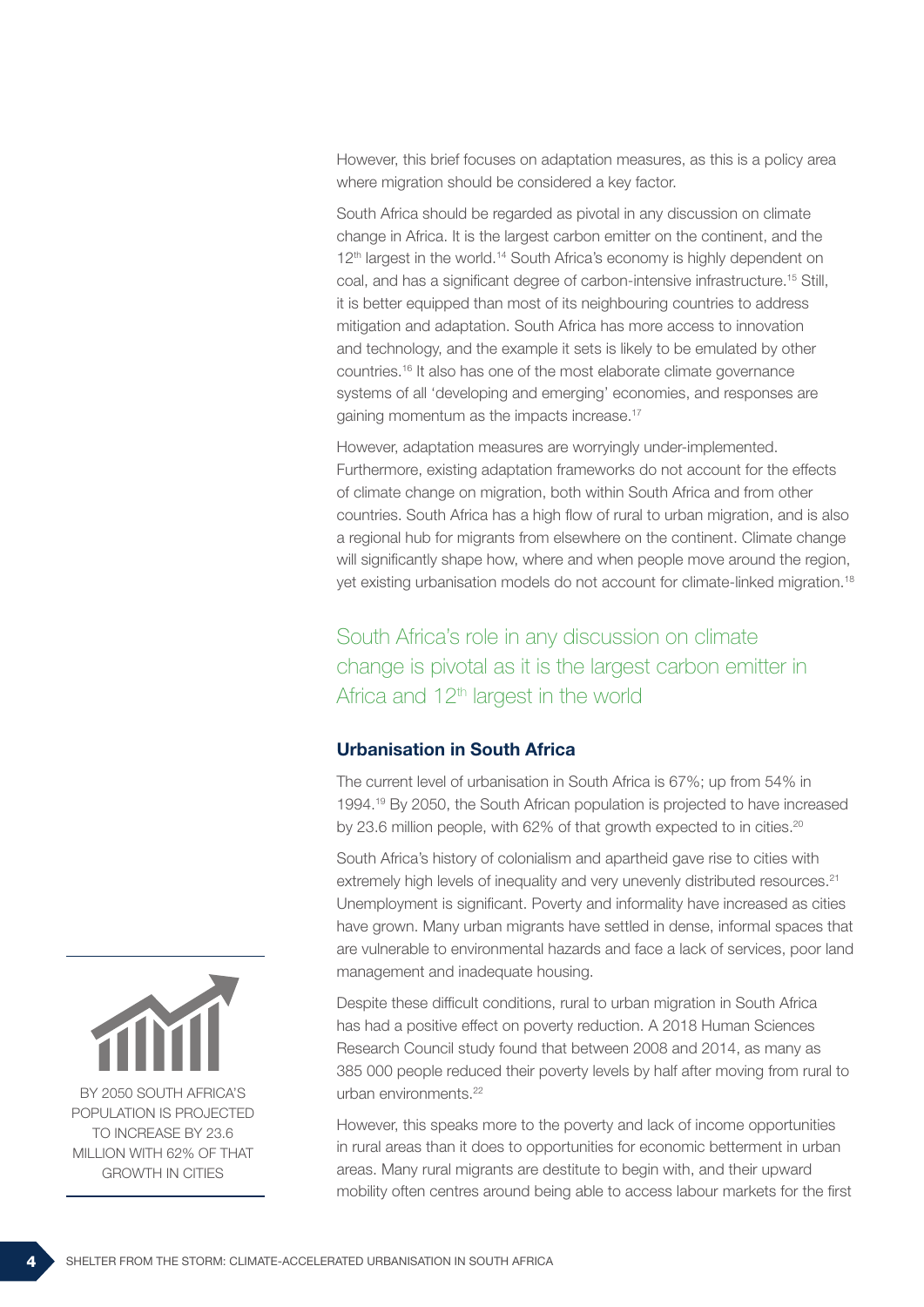time – even if informal or casual. Many such migrants maintain a foothold in rural areas, and contribute to the development of these areas through remittances. Apartheid laws that denied black South Africans the right to reside in cities resulted in strong financial and cultural attachments from cities to rural homesteads.<sup>23</sup>

South Africa is also a regional hub for African migrants, most of whom are low-skilled migrants from neighbouring countries who seek temporary work.<sup>24</sup> There are no legal pathways for this category of migrant. This means that many enter and stay irregularly, and are unable to access public services. Most of these migrants move to cities and reside in informal settlements where locals are already facing high unemployment rates and poor access to basic services. Many locals perceive these migrants as competition for scarce resources, which frequently gives rise to xenophobic violence.25 Politicians and even government departments have contributed to anti-immigrant sentiments by scapegoating foreigners for political failures.

Climate impacts are increasing in neighbouring countries and can be expected to drive even more cross-border migration. Due to the irregular nature of low-skilled African migration in South Africa, data about the number and nature of African migrants in the country is sparse, as is information around the role of climate change.

South Africa's key national governance mechanism for addressing urbanisation is the Integrated Urban Development Framework (IUDF). The 2016 IUDF translates the Sustainable Development Goals and national policies into a set of guidelines for sustainable urban planning and, among other things, addresses climate change factors.26 Implementation, however, has been slow and the government has been criticised for its reluctance to implement its policies.27

While national frameworks are important, land-use planning remains the mandate of local authorities. Much of the work of developing a vision for, and implementing urban planning, is conducted by local and provincial government, academics and non-governmental organisations. In recent years, these entities have had a strong and growing focus on environmental sustainability and climate resilience in cities. This has included energy systems, sustainable infrastructure and land use. Standard models for structural transformation do not, however, include climate-linked migration.<sup>28</sup>

Emphasis on the role of cities in climate change is growing quickly. In some cases, cities have been taking the lead on climate initiatives over and above national governments. Many cities have conducted climatechange risk assessments, have put in place adaptation plans and are participating in global climate change networks, such as the Global Covenant of Mayors for Climate and Energy, or C40 Cities.29 Some South African metropolitans now include environment and climate adaptation in their mayoral offices.

# Climate impacts are increasing in neighbouring countries and can be expected to drive even more inward migration

#### Secondary cities

South Africa's eight largest cities are defined as metropolitan areas, and are governed by metropolitan municipalities. The next 22 largest cities – determined by population, economic and municipal budget size – are classified as secondary cities.<sup>30</sup> Adaptation efforts tend to focus on capital cities with less emphasis on secondary cities, even though the latter have a significant role to play in climate change mitigation and adaptation.<sup>31</sup>

Urban development in the major metropolises across the country can be limited by factors such as physical form and historical land-use patterns.<sup>32</sup> Smaller cities often have more opportunities for sustainable development, because there is less existing infrastructure and more prospects for planned development. Secondary cities also, however, typically have less revenue or capacity available for infrastructure changes. In South Africa, smaller cities lack the decision-making authority of larger metropolises, and are more likely to fall under national or sub-national authorities for issues related to urbanisation or climate adaptation.<sup>33</sup> They sometimes also lack the specific human resources needed to minimise climate impacts, such as planners or environmental experts. A 2021 study on small South African cities identified a 'surprisingly persistent gap' in sustainability knowledge and practices in smaller urban spaces.<sup>34</sup>

#### Climate change in South Africa

The impact of climate change is escalating in South Africa and projected to worsen. Between 1960 and 2021,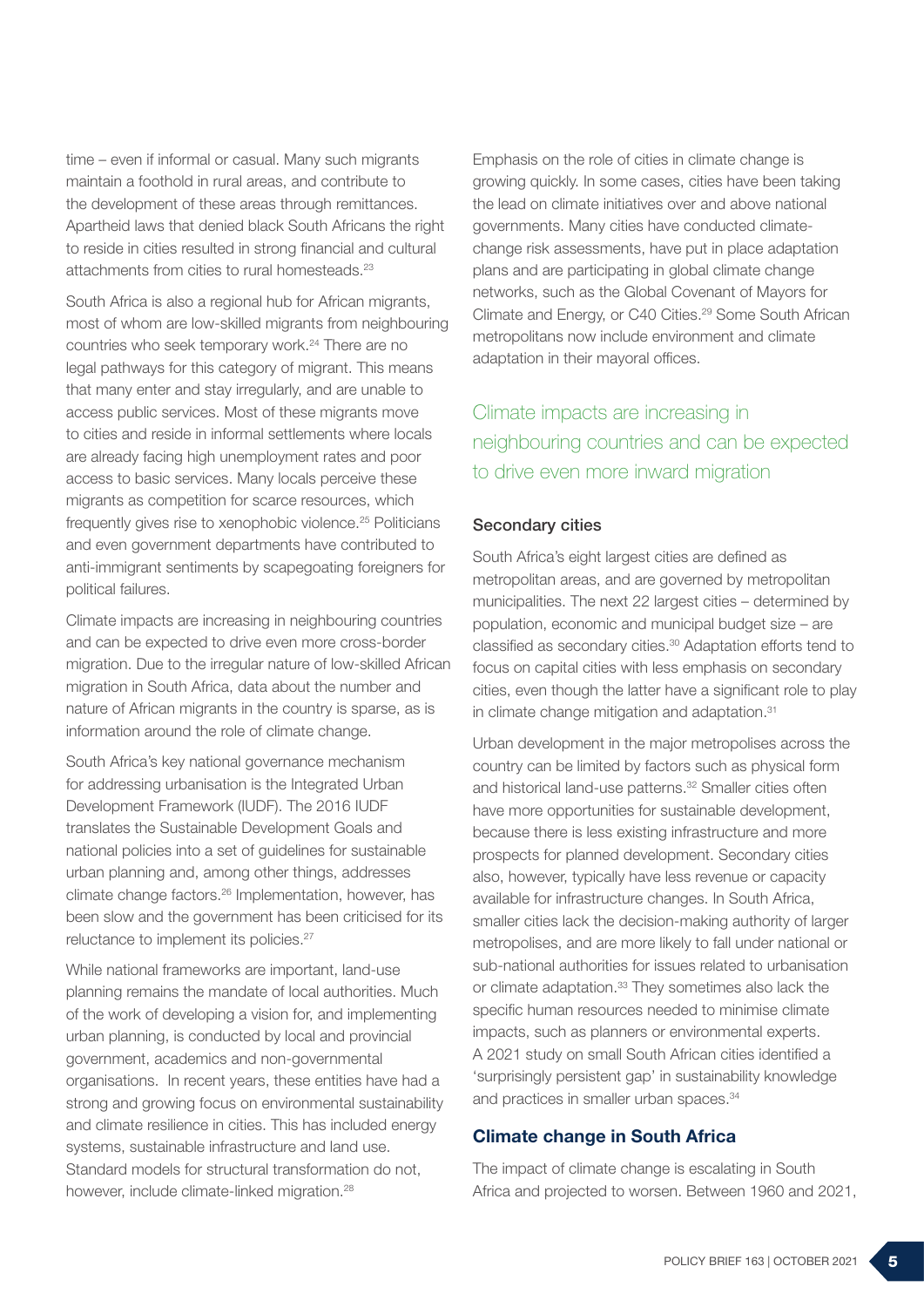mean annual temperatures in the country have increased by twice the global average (0.7°C).35

Hot and cold extremes have increased. Rainfall seasonality has changed, and intensity has increased. Heat waves are more frequent and dry spells last longer. Crop yields are decreasing, and livestock losses have become more frequent. Food insecurity and food prices have increased, while vector- and waterborne diseases have grown in frequency and intensity.<sup>36</sup>

Since 1980, there have been 86 weather-related disasters, which have affected more than 22 million people and have cost more than R113 billion in losses.37 In 2018, Cape Town almost became the first major city in the world to run out of water. In the first half of 2021, all provinces experienced flooding.<sup>38</sup>

Average temperatures are expected to increase between 2°C and 5°C by 2 100, depending on mitigation.39 The 2018 Climate Change Bill Socio-Economic Impact Assessment predicts GDP losses of between R217 billion and R651 billion by 2050.<sup>40</sup> Adaptation costs will increase substantially over time as impacts increase.

Since 1980, there have been 86 weather-related disasters, which have affected more than 22 million people and have cost more than R113 billion in losses

#### Climate change frameworks in South Africa

There is currently no climate change legislation in South Africa. The Draft Climate Change Bill was published in June 2018, and was approved by Cabinet in September 2021. The approach so far has focused on policy measures to govern climate change. The bill recognises that this approach has proven insufficient at driving the fundamental economic, environmental and social change required to achieve South Africa's climate objectives and meet its international obligations, and that a binding legal framework is necessary.<sup>41</sup>

A multitude of policies address climate change across many sectors and departments. The Department of Environment, Forestry and Fisheries is the focal point for these policies. Sector departments, provincial and local governments are also responsible for developing and implementing strategies and plans. Multiple institutional structures exist, such as the Presidential Climate Change Coordination Commission, the Inter-Ministerial Committee on Climate Change, and the Provincial Forum on Climate Change. These structures are responsible for coordinating coherence and implementation across government and with other stakeholders, including business partners, civil society and researchers.<sup>42</sup>

Despite relatively strong governance, South Africa's climate change progress has been delayed and fractured. A lack of alignment and policy coherence, limited human and financial resources and a shortage of relevant skills are key

SOUTH AFRICA WILL INCUR PROJECTED GDP LOSSES OF BETWEEN

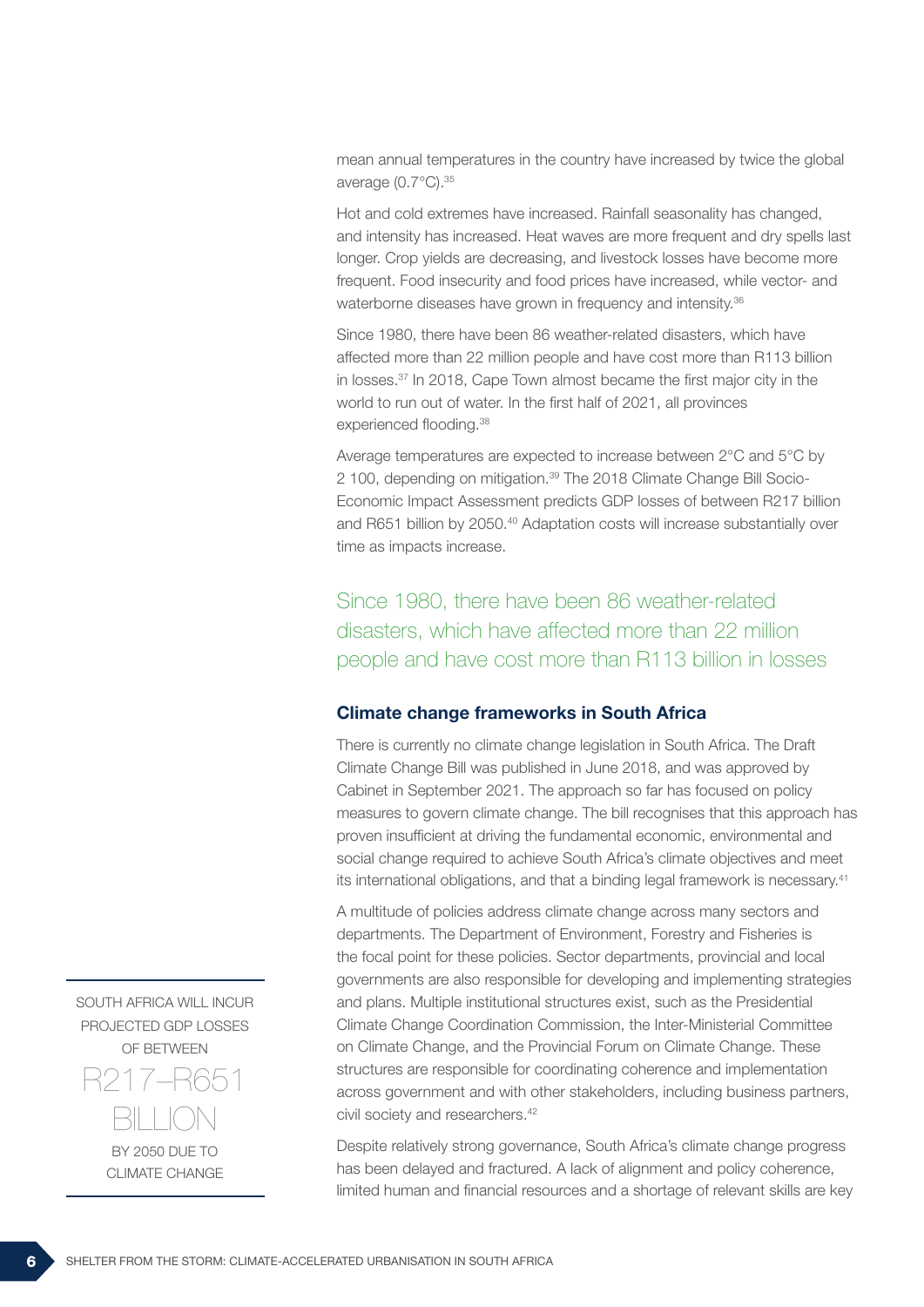challenges.43 Coherence across levels of government, agencies, departments and ministries has been weak, and this has slowed implementation.<sup>44</sup>

South Africa has a Disaster Management Act (2002) and Amendment Act (2015), which require cities and provinces to have comprehensive disaster risk-reduction plans. These plans are of great relevance to climate-linked migration, because disasters often fuel migration. South Africa has also enacted the Spatial Planning and Land Use Management Act (2013), which requires detailed municipal land-use plans. However, these actors and systems are isolated from those working on climate change.<sup>45</sup> A Climate Change Act would legally require climate change plans and significantly strengthen responses.

### There is currently no climate change Act as the Draft Climate Change Bill was published in June 2018 but has not yet been enacted

Internationally, South Africa ratified the Paris Agreement on Climate Change in 2016. It complies with the United Nations Framework Convention on Climate Change (UNFCCC) reporting guidelines, and has submitted three Biennial Update Reports, with a draft of the fourth prepared for submission in 2021.46 It is also complying with the requirement to deposit a Nationally Determined Contribution with the UNFCCC every five years. The updated draft has been launched for public consultation for deposit this year.<sup>47</sup>

#### Adaptation instruments

The majority of climate change policies in South Africa are focused on mitigation, while adaptation has received very little attention.48 This section analyses national-level adaptation policies, and examines how they address climate-linked movement. A summary of these policies follows in Chart 1.

The adoption of NCCAS in 2020 and the launch of the 2021 NDC draft, which is based on the NCCAS, are promising developments for climate adaption, which has lagged behind mitigation. However, even these instruments do not address climate-linked migration.

The NCCAS is comprehensive and provides thorough details for priority sectors, namely water, agriculture, commercial forestry, health, biodiversity, ecosystems and disaster risk reduction and management. It identifies impacts on human settlements and the need to relocate businesses to areas that have lower risks of climate impacts. Yet the NCCAS fails to address the links between climate change and migration, or the adaptation measures needed to address them.

The sole mention of migration falls under the research chapter. It calls for the development of a research roadmap, and includes 'the relationship between climate change and rural urban migration' in a list of potential research areas.<sup>55</sup>



1 NOVEMBER SOUTH AFRICA RATIFIED THE PARIS AGREEMENT ON CLIMATE CHANGE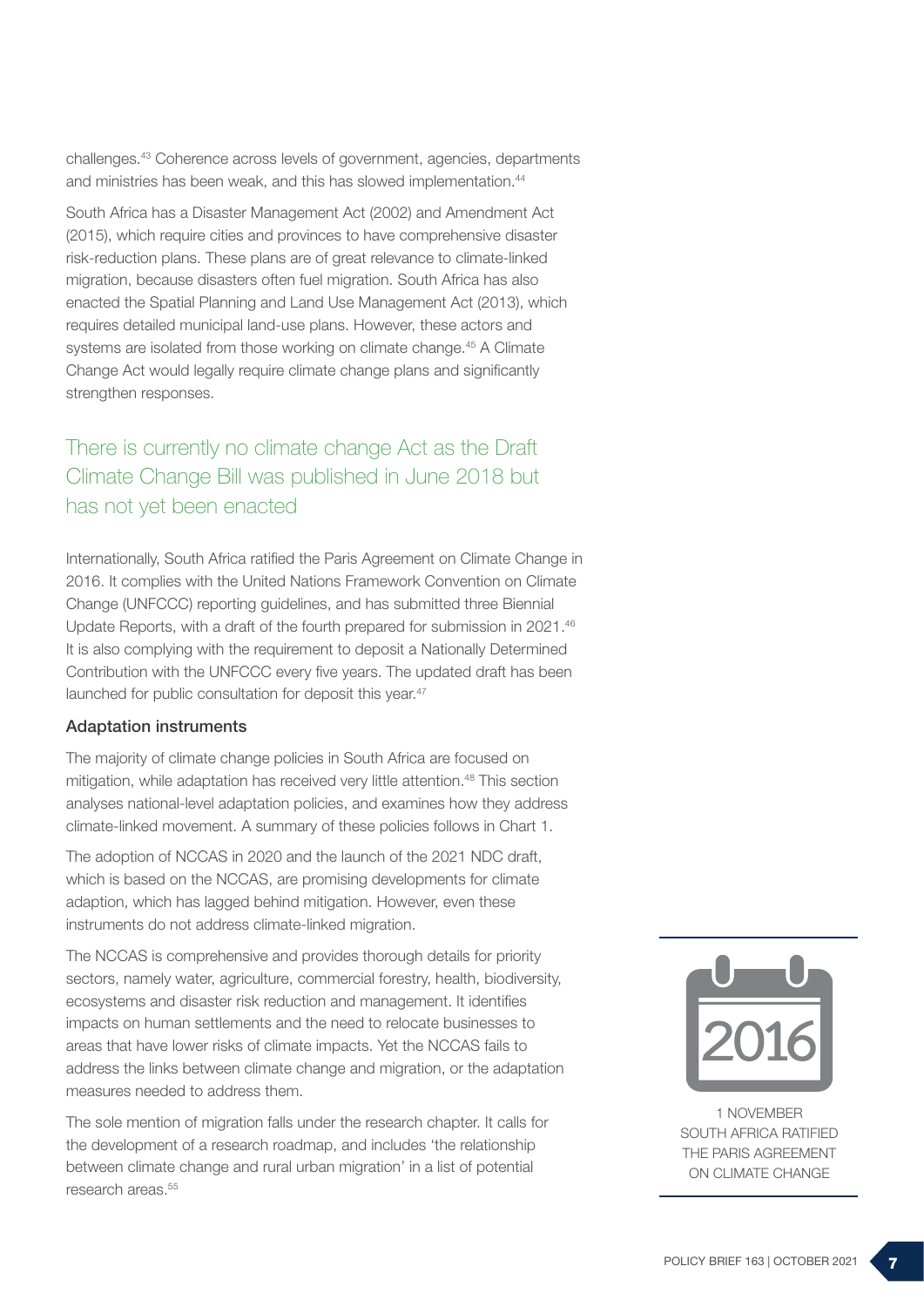| <b>Instrument</b>                                                       | <b>Date</b>                                                            | <b>Description</b>                                                                                                                                                                                                                                                                                                                                                                                | <b>Ways for migration to be included</b>                                                                                                                                                                           |
|-------------------------------------------------------------------------|------------------------------------------------------------------------|---------------------------------------------------------------------------------------------------------------------------------------------------------------------------------------------------------------------------------------------------------------------------------------------------------------------------------------------------------------------------------------------------|--------------------------------------------------------------------------------------------------------------------------------------------------------------------------------------------------------------------|
| <b>National Climate</b><br>Change Response<br>White Paper <sup>49</sup> | 2011                                                                   | Comprehensive strategy paper<br>addressing mitigation and adaptation<br>measures. It acknowledges that, even<br>if slowed, climate impacts are and will<br>continue to occur and measures need to<br>be taken to reduce vulnerabilities to the<br>adverse effects. It advocates to prioritise<br>near-term adaptation interventions, while<br>researching and developing longer-term<br>measures. | Lays a foundation for migration<br>considerations without directly<br>referencing them. Identifies human<br>settlements as a key focus area for<br>adaptation strategies and calls for<br>improved planning tools. |
| National<br>Development Plan <sup>50</sup>                              | 2012                                                                   | Seeks to deliver environmental protection<br>by 2030. It highlights climate change as<br>a key element, and includes a vision and<br>pathways for a just transition towards a<br>climate-resilient economy and society.                                                                                                                                                                           | The plan is guided by the implications<br>of climate change on vulnerable<br>groups. Migrants should be included<br>as a vulnerable group.                                                                         |
| National Climate<br>Change Adaptation<br>Strategy (NCCAS) <sup>51</sup> | 2017<br>Adopted<br>in 2020                                             | This is a 10-year strategy for all<br>adaptation efforts. It outlines nine<br>strategic interventions and seeks to<br>integrate adaptation across sectors. It<br>calls to improve understanding of climate<br>change impacts. It serves as the National<br>Adaptation Plan, as required under the<br>Paris Agreement.                                                                             | Since it has been adopted in<br>2020, the five-year review should<br>mainstream migration considerations.<br>Panels should include migration and<br>urbanisation experts.                                          |
| Climate Change Bill <sup>52</sup>                                       | 2018<br>Not yet<br>enacted<br>Adopted<br>by<br>cabinet<br>Sept<br>2021 | Clearly differentiates between mitigation<br>and adaptation and calls for a National<br>Adaptation Plan to be reviewed every five<br>years. It seeks to reduce overall social,<br>economic and environmental vulnerability;<br>strengthen resilience; and enhance<br>adaptive capacity using an integrated<br>and coordinated approach across all<br>spheres of government.                       | The bill should be enacted urgently to<br>legally require climate change plans.<br>These plans should include migration-<br>related factors.                                                                       |
| Nationally<br>Determined<br>Contribution<br>(NDC 2021) <sup>53</sup>    | 2021<br>draft                                                          | Submission for the United Nations<br>Conference of the Parties (COP 26). The<br>NDC 2021 addresses adaptation and<br>bases the contribution on the NCCAS.                                                                                                                                                                                                                                         | The NDC should reflect NCCAS and<br>include migration-related factors.                                                                                                                                             |
| <b>Annual Climate</b><br>Change Reports <sup>54</sup>                   | 2015<br>and<br>2016                                                    | Reflects on and updates the South<br>African public on climate change<br>progress across all sectors. The reports<br>address adaptation and develop eight<br>desired adaptation outcomes needed to<br>become more climate resilient.                                                                                                                                                              | The reports should be reinstated and<br>include migration-related factors.                                                                                                                                         |

Source: Author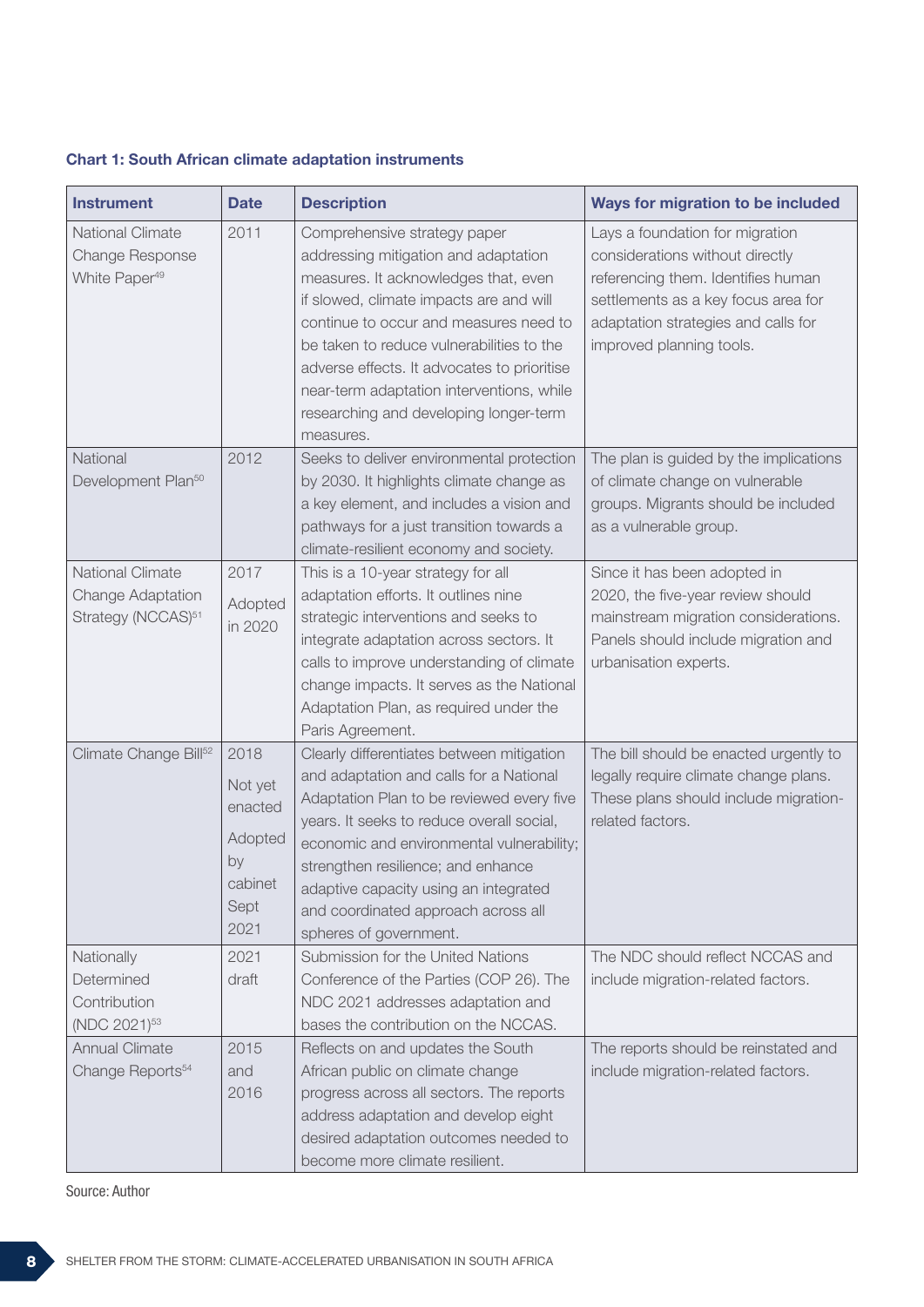The NDC reflects mostly the same content as the NCCAS, and provides a similarly thorough analysis of the impacts of climate change on sustainable development and poverty eradication. It provides actions and costs for the economic areas that will be most affected – namely health, agriculture and forestry, human settlements, biodiversity and water. The NDC also outlines detailed strategic objectives, interventions and outcomes. It calls for efforts to be made to 'improve the understanding and awareness of climate change impacts and capacity to respond…' and to 'develop a pipeline of adaptation activities to support South Africa's just transition to a climate resilient economy and society'.56 But it does not address migration.

# As the impact of climate change intensifies across Southern Africa, movement will not only increase, but existing migration patterns will change

These two documents represent a promising increase in attention towards the adaptation aspect of climate change responses. While neither instrument sufficiently addresses climate-linked migration, both call for more research, knowledge and lessons learned. These strategies will be reviewed regularly. It is imperative that migration-related impacts be included in these reviews so that measures will be incorporated into future strategies and plans.

#### **Conclusion**

As the impact of climate change intensifies across Southern Africa, movement will not only increase, but existing migration patterns will change. Diminishing yields in rural areas from increased drought and less reliable rainfall will drive people toward cities. Coastal erosion, salinisation and sea-level rise will also push some communities inland. Sudden-onset climate events will displace large numbers of people. Cities that are more vulnerable to climate change could lose some population groups, while more resilient ones will grow at faster rates. In some cases, the planned relocation of vulnerable communities could occur.

These climate-linked migration issues will have a significant impact on South Africa, but have not yet featured in climate change adaptation strategies. South Africa is making fractured progress towards climate change objectives, but has thus far demonstrated a worrying lack of political will in this domain.

In December 2020, the president appointed a Presidential Coordinating Commission on Climate. It will reportedly plan the transition to reach net zero emissions by 2050 and addresses both mitigation and adaptation. It is unclear how the commission will use or advance existing instruments. In April 2021, President Cyril Ramaphosa participated in the G7 Leaders' Summit in the United Kingdom and called climate change 'the most pressing issue of our time'.57

SHORT-TERM ECONOMIC COSTS OF CLIMATE ACTION WILL BE HIGHER THAN SHORT-TERM BENEFITS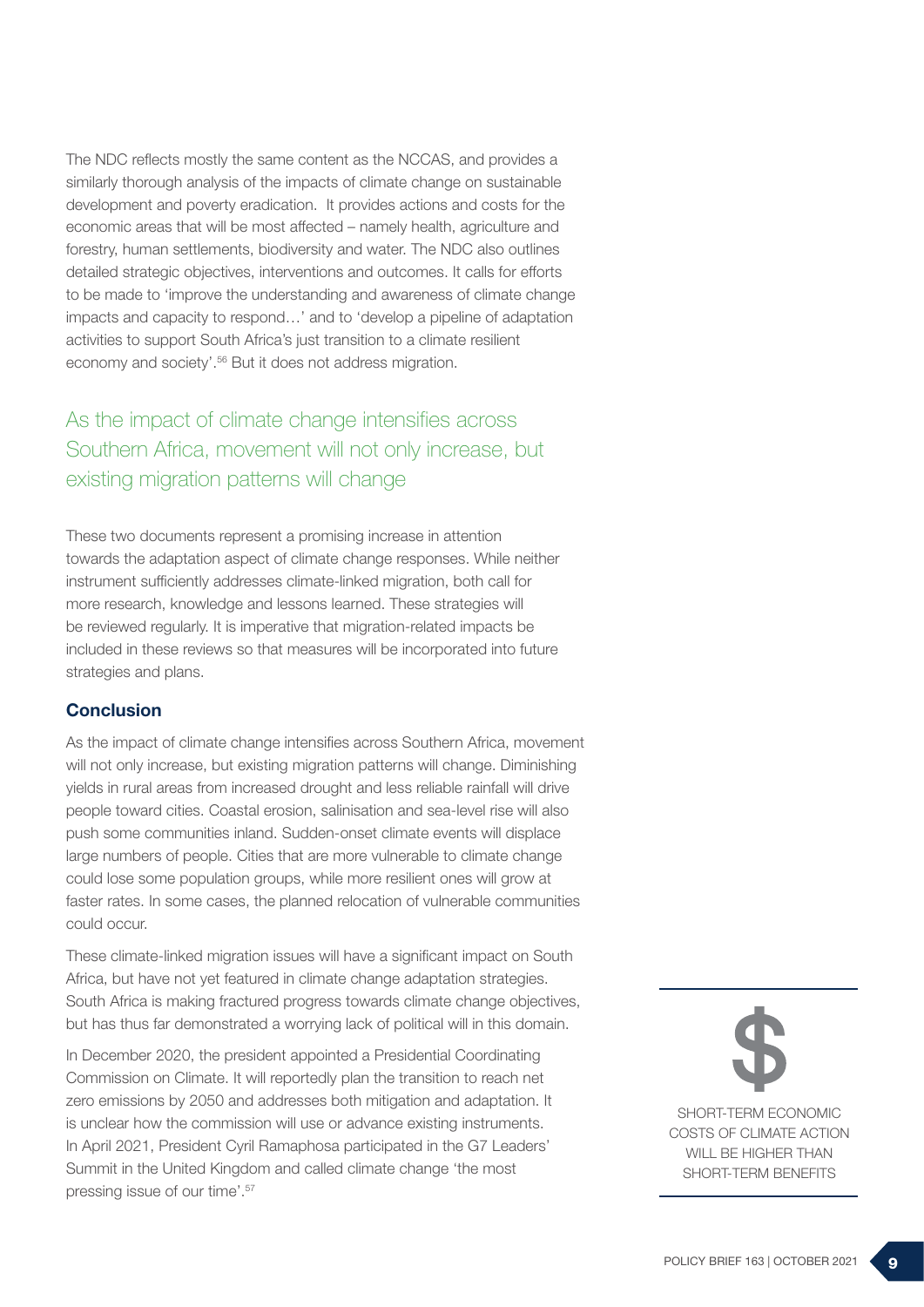Meanwhile, the 2018 Climate Change Bill has not been enacted. The 2021 NDC references the Climate Change Bill and says it 'provides a legislative basis for the implementation of the NCCAS' – even though it is not enacted. In the 2020 State of the Nation Address, President Ramaphosa promised that the bill would be finalised, but this has not yet happened. Similarly, the implementation of the NCCAS, which the NDC describes as 'the key domestic policy instrument to guide implementation' is still slow and ad hoc. Adaptation Reports were prepared in 2015 and 2016, but not since. These were good tools that looked comprehensively at adaptation and made strong calls to learn from successes and failures.

Given competing socio-economic pressures in South Africa, the costs and constraints of climate action appear high. The short-term economic costs will be higher than the short-term benefits. This is politically difficult to endorse at a time of high unemployment and uncertainty. As such, no true climate change champions have emerged. Any environmental sustainability plans must address fears related to possible job losses and economic costs, even if only short-term.

#### Notes

- 1 A Mbiyozo, Migration: a critical climate change resilience strategy, Institute for Security Studies Policy Brief, 8 Dec 2020, https://issafrica. org/research/policy-brief/migration-a-critical-climate-change-resiliencestrategy.
- 2 K Rigaud *et al*., Groundswell: Preparing for internal climate migration, The World Bank, 2018, www.uncclearn.org/wpcontent/uploads/library/ wbg\_climatechange\_final.pdf.
- 3 J Campbell, Africa is the fastest urbanizing place on the planet, Council on Foreign Relations, 12 September 2018, www.cfr.org/blog/africa-fastesturbanizing-place-planet.
- 4 Esri StoryMaps team, Urban Africa, ARCGIS, 14 May 2020, https:// storymaps.arcgis.com/stories/73a4b40120b44a3fb9d6935d53d49330.
- 5 OECD/SWAC, Africa's urbanisation dynamics 2020: Africapolis, Mapping a new urban geography, West African Studies, OECD Publishing, 2020, https://read.oecd-ilibrary.org/development/africa-s-urbanisationdynamics-2020\_b6bccb81-en#page6.
- 6 S Lall, Prerequisites to getting Africa's urbanization 'right', Brookings Institute, 21 Jan 2020, www.brookings.edu/blog/africa-infocus/2020/01/21/prerequisites-to-getting-africas-urbanization-right/.
- 7 The World Bank, United Nations population division, 'Urban Population (% of total population)', World Urbanization Prospects, 2018 revisions, https://data.worldbank.org/indicator/SP.URB.TOTL.IN.ZS.
- 8 J Teve, Urbanisation and migration in Africa, Expert Group Meeting, United Nations, 1–2 November 2018, www.un.org/en/development/desa/ population/events/pdf/expert/28/EGM\_Joseph\_Teye\_ppt.pdf.
- 9 P Madden and J Gutman, Urban economic growth in Africa: Analyzing constraints to agglomeration, Africa in Focus, Brookings Institute, 30 October 2020, www.brookings.edu/blog/africa-in-focus/2020/10/30/ urban-economic-growth-in-africa-analyzing-constraints-to-agglomeration/.
- 10 R Goyal and A Sy, Mobilizing Africa's rapid urbanization for sustainable climate change, Brookings Institute, 2 December 2015, www.brookings.edu/blog/africa-in-focus/2015/12/02/mobilizing-africasrapid-urbanization-for-sustainable-climate-change/.
- 11 P Madden and J Gutman, Urban economic growth in Africa: Analyzing constraints to agglomeration, Africa in Focus, Brookings Institute, 30 October 2020, www.brookings.edu/blog/africa-in-focus/2020/10/30/ urban-economic-growth-in-africa-analyzing-constraints-to-agglomeration/.
- 12  $\parallel$  H Ritchie and M Roser, CO<sub>2</sub> and Greenhouse Gas Emissions, Global Change Data Lab, 2020, Oxford University, https://ourworldindata.org/ co2-emissions.
- 13 J Opoku Gakpo, Oxfam: The world's poor suffer disproportionately from carbon emissions generated by the rich, Cornell Alliance for Science, 25 September 2020, https://allianceforscience.cornell.edu/blog/2020/09/ oxfam-the-worlds-poor-suffer-disproportionately-from-carbon-emissionsgenerated-by-the-rich/.
- 14 Global Carbon Atlas, Fondation PNB Paribas, 2019, www.globalcarbonatlas.org/en/CO2-emissions.
- 15 Department of Forestry, Fisheries and the Environment, Republic of South Africa, Proposed updated Nationally Determined Contribution, South Africa's First Nationally Determined Contribution under the Paris Agreement, 30 March 2021, www.environment.gov.za/mediarelease/ creecy\_indc2021draftlaunch\_climatechangecop26.
- 16 D Simon *et al*., Responding to climate change in small and intermediate cities: comparative policy perspectives from India and South Africa, *Sustainability*, 2021, 13, 2382. https://doi.org/10.3390/su13042382.
- 17 A Averchenkova *et al*., Governance of climate change policy: A case study of South Africa, London School of Economics and Political Sciences, Grantham Research Institute on Climate Change and the Environment, June 2019, www.lse.ac.uk/granthaminstitute/wp-content/ uploads/2019/06/GRI\_Governance-of-climate-change-policy\_SA-casestudy\_policy-report\_40pp.pdf.
- 18 R Goyal and A Sy, Mobilizing Africa's rapid urbanization for sustainable climate change, Brookings Institute, 2 December 2015, www.brookings. edu/blog/africa-in-focus/2015/12/02/mobilizing-africas-rapid-urbanizationfor-sustainable-climate-change/.
- 19 The World Bank, United Nations Population Division, Urban Population (% of total population) South Africa, World Urbanization Prospects, 2018 revisions, https://data.worldbank.org/indicator/SP.URB.TOTL. IN.ZS?locations=ZA.
- 20 A Le Roux *et al*., South Africa's urban future growth projections for 2050, Green Book, Council for Scientific and Industrial Research, 2019, https://pta-gis-2-web1.csir.co.za/portal/apps/GBCascade/index.html?app id=5180459a765c4e63bfb3fa527c7302b3.
- 21 D Simon *et al*., Responding to Climate change in small and intermediate cities: comparative policy perspectives from India and South Africa, *Sustainability*, 2021, 13, 2382. https://doi.org/10.3390/su13042382.
- 22 I Turok, Rural migrants better off in cities, *Mail & Guardian*, 26 April 2018, https://mg.co.za/article/2018-04-26-00-rural-migrants-better-off-in-cities/.
- 23 Ibid.
- 24 AN Mbiyozo, Aligning South Africa's migration policies with its African vision, Institute for Security Studies Policy Brief, 25 October 2018, https://issafrica.s3.amazonaws.com/site/uploads/pb117.pdf.
- 25 G Mulaudzi *et al*., Busting South Africa's xenophobic myths starts at grassroots, *ISS Today*, Institute for Security Studies, 12 April 2021, https://issafrica.org/iss-today/busting-south-africas-xenophobic-mythsstarts-at-grassroots.
- 26 Department of Cooperative Governance and Traditional Affairs, Republic of South Africa, Integrated Urban development Framework, 2016, www.africancentreforcities.net/wp-content/uploads/2017/05/IUDF-2016\_ WEB-min.pdf.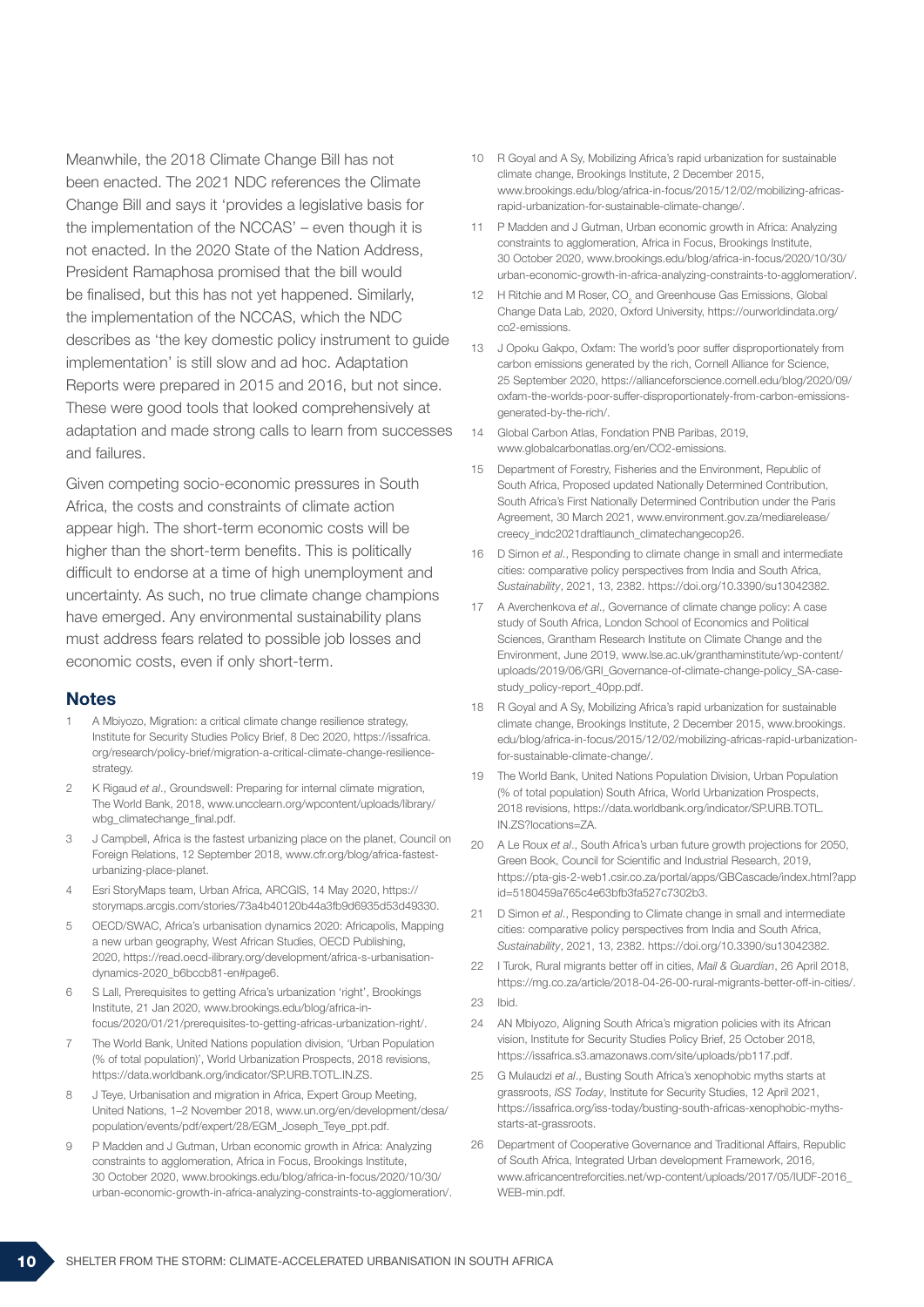- 27 D Simon *et al*,. Responding to Climate change in small and intermediate cities: comparative policy perspectives from India and South Africa, *Sustainability*, 2021, 13, 2382. https://doi.org/10.3390/su13042382.
- 28 R Goyal and A Sy, Mobilizing Africa's rapid urbanization for sustainable climate change, Brookings Institute, 2 December 2015, www.brookings.edu/blog/africa-in-focus/2015/12/02/mobilizing-africasrapid-urbanization-for-sustainable-climate-change/.
- 29 C40 Cities, Cities, accessed 10 July 2021, www.c40.org/cities.
- 30 D Simon *et al*,. Responding to climate change in small and intermediate cities: comparative policy perspectives from India and South Africa, *Sustainability*, 2021, 13, 2382. https://doi.org/10.3390/su13042382.
- 31 B Kareem *et al*., Pathways for resilience to climate change in African cities, Environmental Research Letter 15 073002, 2020, https:// iopscience.iop.org/article/10.1088/1748-9326/ab7951.
- 32 The World Bank, Urban Development, 20 April 2020, www.worldbank.org/en/topic/urbandevelopment/overview.
- 33 D Simon *et al*,. Responding to climate change in small and intermediate cities: comparative policy perspectives from India and South Africa, *Sustainability*, 2021, 13, 2382. https://doi.org/10.3390/su13042382.
- 34 Ibid.
- 35 Department of Forestry, Fisheries and the Environment, Republic of South Africa, Full technical report on climate trends and scenarios for South Africa, 2013, www.environment.gov.za/sites/default/files/docs/climate\_ trends\_scenarios.pdf.
- 36 Department of Forestry, Fisheries and the Environment, Republic of South Africa, Proposed updated Nationally Determined Contribution, South Africa's First Nationally Determined Contribution under the Paris Agreement, 30 March 2021, www.environment.gov.za/mediarelease/ creecy\_indc2021draftlaunch\_climatechangecop26.
- 37 Ibid.
- 38 A Le Roux, Urban South Africa is ill-prepared for the coming climate change storm, *ISS Today*, Institute for Security Studies, 4 June 2021, https://issafrica.org/iss-today/urban-south-africa-is-ill-prepared-for-thecoming-climate-change-storm.
- 39 N Ngepah *et al*., The impact of climate change on economic production and growth, Green Book, Council for Scientific and Industrial Research, 2019, https://pta-gis-2-web1.csir.co.za/portal/apps/GBCascade/index.ht ml?appid=d566b75b27f544839a100edb1526ce31.
- 40 Department of Planning, Monitoring and Evaluation, Republic of South Africa, Socio-economic Impact Assessment System, Final Impact Assessment (Phase 2), Climate Change Bill, December 2017, www.environment.gov.za/sites/default/files/docs/seia\_climatebill.pdf.
- 41 Ibid.
- 42 Department of Forestry, Fisheries and the Environment, Republic of South Africa, Proposed updated Nationally Determined Contribution, South Africa's First Nationally Determined Contribution under the Paris Agreement, 30 March 2021, www.environment.gov.za/mediarelease/ creecy\_indc2021draftlaunch\_climatechangecop26.
- 43 A Averchenkova *et al*., Governance of climate change policy: A case study of South Africa, the London School of Economics and Political Sciences, Grantham Research Institute on Climate Change and the Environment, June 2019, www.lse.ac.uk/granthaminstitute/wp-content/ uploads/2019/06/GRI\_Governance-of-climate-change-policy\_SA-casestudy\_policy-report\_40pp.pdf.
- 44 Department of Planning, Monitoring and Evaluation, Republic of South Africa, Socio-economic Impact Assessment System, Final Impact Assessment (Phase 2), Climate Change Bill, December 2017, www.environment.gov.za/sites/default/files/docs/seia\_climatebill.pdf.
- 45 M Chersich and C Wright, Climate change adaptation in South Africa: a case study on the role of the health sector, *Global Health*, 15, 22, 2019, https://globalizationandhealth.biomedcentral.com/articles/10.1186/ s12992-019-0466-x.
- 46 Department of Forestry, Fisheries and the Environment, Republic of South Africa, South Africa's 4<sup>th</sup> Biennial Update Report to the United Nations Framework Convention on Climate Change, March 2020, www.environment.gov.za/sites/default/files/reports/ biennialupdatereport04tounfccc\_zeroorderdraft.pdf.
- 47 Department of Forestry, Fisheries and the Environment, Republic of South Africa, Proposed updated Nationally Determined Contribution, South Africa's First Nationally Determined Contribution under the Paris Agreement, 30 March 2021, www.environment.gov.za/mediarelease/ creecy\_indc2021draftlaunch\_climatechangecop26.
- 48 M Chersich and C Wright, Climate change adaptation in South Africa: a case study on the role of the health sector, *Global Health*, 15, 22, 2019, https://globalizationandhealth.biomedcentral.com/articles/10.1186/ s12992-019-0466-x.
- 49 Department of Forestry, Fisheries and the Environment, Republic of South Africa, National Climate Change Response White Paper, 2011, www.environment.gov.za/sites/default/files/legislations/national\_ climatechange\_response\_whitepaper\_0.pdf.
- 50 Department of Forestry, Fisheries and the Environment, Republic of South Africa, Proposed updated Nationally Determined Contribution, South Africa's First Nationally Determined Contribution under the Paris Agreement, 30 March 2021, www.environment.gov.za/mediarelease/ creecy\_indc2021draftlaunch\_climatechangecop26.
- 51 Department of Forestry, Fisheries and the Environment, Republic of South Africa, National Climate Change Adaptation Strategy, Version UE10, 13 November 2019, www.environment.gov.za/sites/default/files/docs/ nationalclimatechange\_adaptationstrategy\_ue10november2019.pdf.
- 52 Republic of South Africa, Climate Change Bill 2018 (B-2018), www.environment.gov.za/sites/default/files/legislations/ climatechangebill2018\_gn41689.pdf.
- 53 Department of Forestry, Fisheries and the Environment, Republic of South Africa, Proposed updated Nationally Determined Contribution, South Africa's First Nationally Determined Contribution under the Paris Agreement, 30 March 2021, www.environment.gov.za/mediarelease/ creecy\_indc2021draftlaunch\_climatechangecop26.
- 54 Department of Forestry, Fisheries and the Environment, Republic of South Africa, South Africa's Second Annual Climate Change Report, 2016, www. environment.gov.za/sites/default/files/reports/southafrica\_secondnational\_ climatechnage\_report2017.pdf.
- 55 Department of Forestry, Fisheries and the Environment, Republic of South Africa, National Climate Change Adaptation Strategy, Version UE10, 13 November 2019, www.environment.gov.za/sites/default/files/docs/ nationalclimatechange\_adaptationstrategy\_ue10november2019.pdf.
- 56 Department of Forestry, Fisheries and the Environment, Republic of South Africa, Proposed updated Nationally Determined Contribution, South Africa's First Nationally Determined Contribution under the Paris Agreement, 30 March 2021, www.environment.gov.za/mediarelease/ creecy\_indc2021draftlaunch\_climatechangecop26.
- 57 Remarks by President Cyril Ramaphosa at the virtual Leaders' Summit on Climate, 22 April 2021, www.thepresidency.gov.za/speeches/remarkspresident-cyril-ramaphosa-virtual-leaders%27-summit-climate.